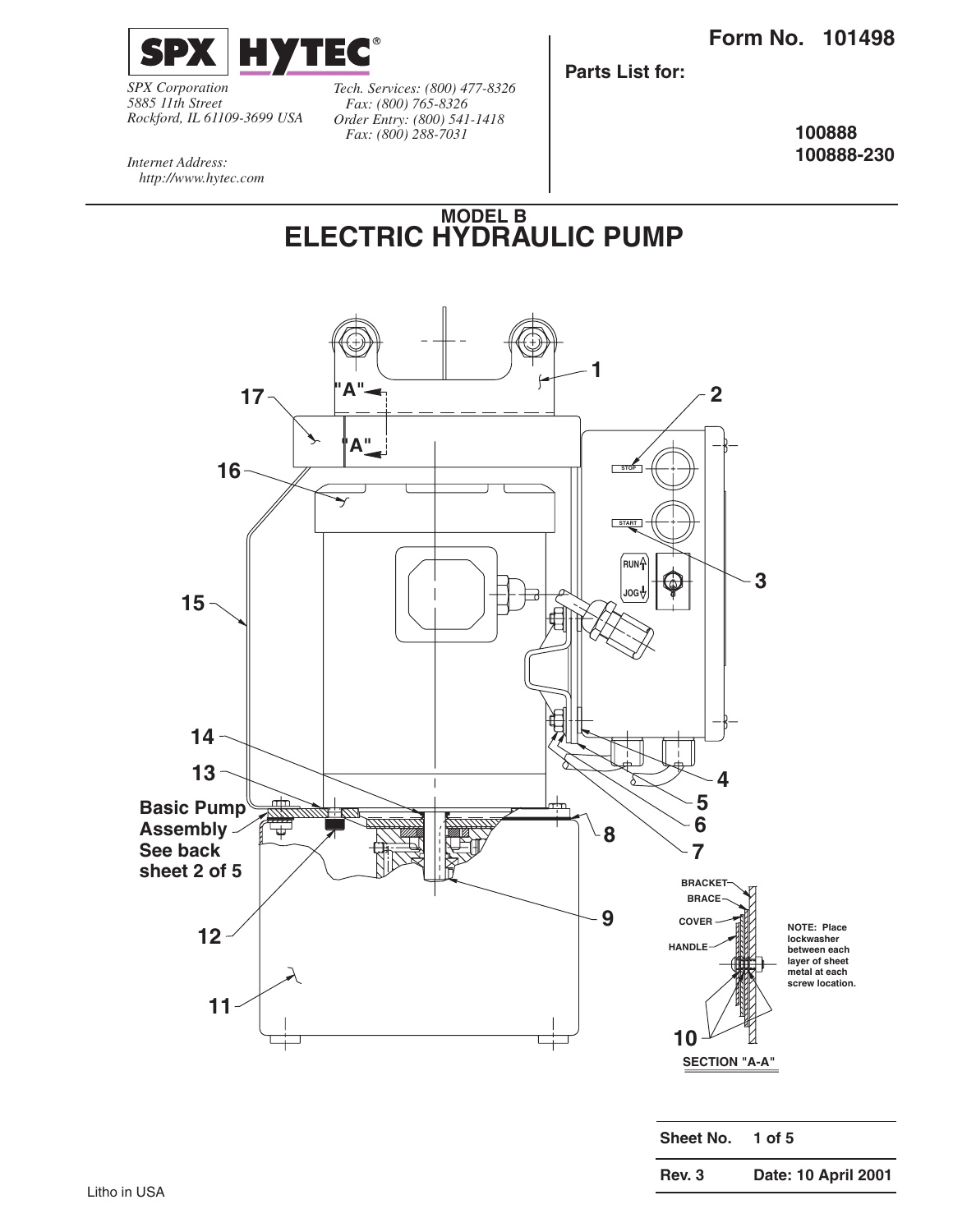# **Parts List, Form No. 101498, Back sheet 1 of 5**

| <b>Item</b> | Part     | No.   |                                                        |
|-------------|----------|-------|--------------------------------------------------------|
| No.         | No.      | Req'd | <b>Description</b>                                     |
| 1           | 53513BK2 | 1     | Handle                                                 |
| 2           | 203769   |       | Decal                                                  |
| 3           | 203808   |       | Decal                                                  |
| 4           | 16450    | 4     | Steel Washer (For 1/4 Bolt)                            |
| 5           | 53514BK2 |       | <b>Mount Bracket</b>                                   |
| 6           | 12719    | 4     | Washer (For 1/4 Bolt)                                  |
| 7           | 10199    | 4     | Hex Nut (1/4-20 UNC)                                   |
| 8           | 47409    | 1     | Gasket                                                 |
| 9           | 214097   |       | Key                                                    |
| 10          | 11351    | 12    | Washer (1/4 External Tooth)                            |
| 11          | 40063PU2 |       | Reservoir                                              |
| 12.         | 10050    | 4     | Cap Screw (3/8-16 X 1" Lg.; Torque to 90/100 in. lbs.) |
| 13          | 307425   | 1     | Motor Base Gasket                                      |
| 14          | 213674   |       | V-ring                                                 |
| 15          | 53515BK2 |       | <b>Brace</b>                                           |
| 16          | 53518    |       | <b>Electric Motor</b>                                  |
| 17          | 53516BK2 |       | Cover                                                  |
|             |          |       |                                                        |

#### **PARTS INCLUDED BUT NOT SHOWN**

**100909** 1 Coupler

### **HYDRAULIC SCHEMATIC**

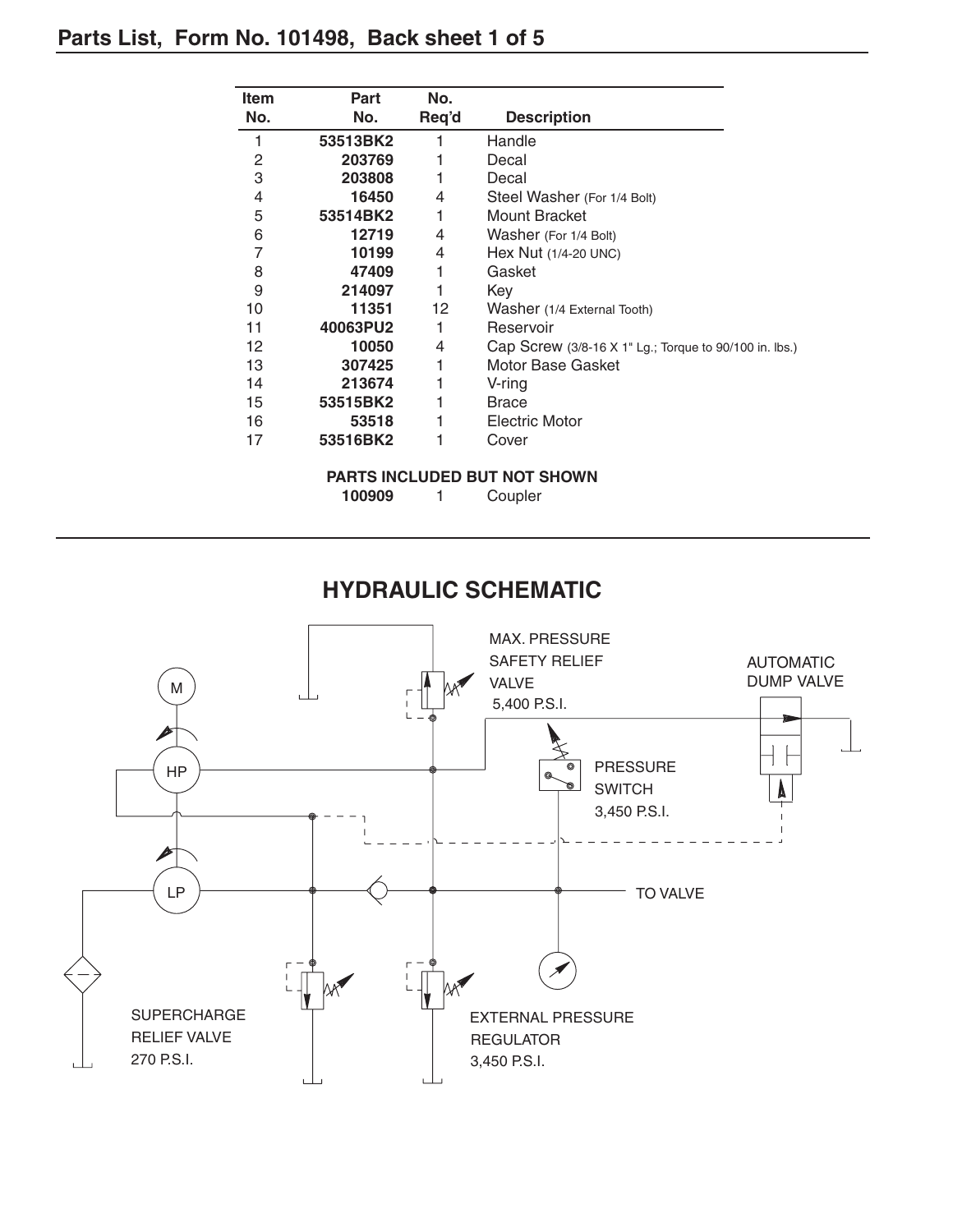

| <b>Item</b><br>No. | Part<br>No. | No.<br>Reg'd         | <b>Description</b>               | <b>Item</b><br>No. | <b>Part</b><br>No. | No.<br>Reg'd | <b>Description</b>                   |
|--------------------|-------------|----------------------|----------------------------------|--------------------|--------------------|--------------|--------------------------------------|
|                    | 10208       | 2                    | Hex Nut $(1/2-13$ UNC)           | 11                 | 45837              |              | Manifold                             |
| 2                  | 216658      | 2                    | Tube Handle                      | 12                 | 200609             |              | Drain Tube                           |
| 3                  | 216668      | $\mathbf{2}^{\circ}$ | Handle Grip                      | 13                 | 10020              | 4            | Cap Screw (1/4-20 UNC X 1-1/4 Lg.)   |
| 4                  | 309233      | 2                    | Decal                            | 14                 | 216666             |              | <b>Bushing</b>                       |
| 5                  | 213695      |                      | CSA Decal                        | 15                 | 216680             |              | Locknut                              |
| 6                  | 10009       | 10                   | Cap Screw (1/4-20 UNC X 3/4 Lg.) | 16                 | 250383             | 4            | Cap Screw $(1/4-20$ UNC x $3/4$ Lg.) |
| 8                  | 10645       |                      | $45^\circ$ Elbow                 | 17                 | 216681             | 2            | <b>Bolt</b>                          |
|                    | 17946       |                      | Pressure Gauge                   | 18                 | 309114             |              | Decal                                |
| 9                  | 210995      |                      | Trade Name Decal                 |                    |                    |              |                                      |
| 10                 | 13270       | 2                    | <b>Plastic Plug</b>              |                    |                    |              |                                      |

**Sheet No. 2 of 5 Rev. 3 Date: 10 April 2001**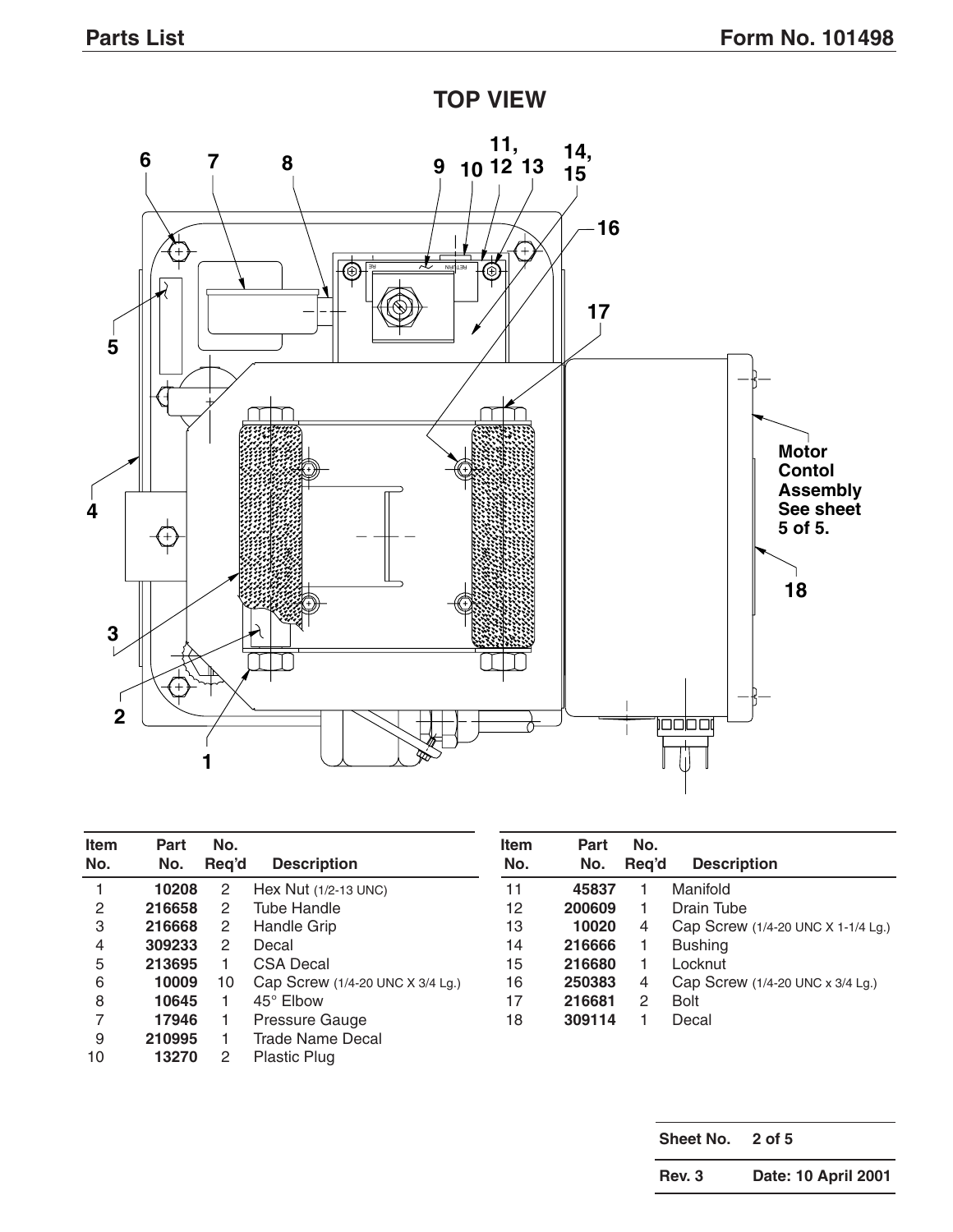

| <b>Item</b> | Part  | No.   |                                         | <b>Item</b><br>No. | Part   | No.   |                                                                     |
|-------------|-------|-------|-----------------------------------------|--------------------|--------|-------|---------------------------------------------------------------------|
| No.         | No.   | Req'd | <b>Description</b>                      |                    | No.    | Req'd | <b>Description</b>                                                  |
|             | 10267 |       | O-ring $(7/16 \times 5/16 \times 1/16)$ | 16                 | 307296 |       | <b>Wear Plate</b>                                                   |
| 2           | 52883 |       | Body                                    | 17                 | 213709 |       | Seal Washer (Turn on -                                              |
| 3           | 16320 |       | <b>Compression Spring</b>               |                    |        |       | Do not push on)                                                     |
|             |       |       | $(1/4$ O.D. X $3/4$ Lg.)                | 18                 | 10390  |       | Nut (1/2-20 UNF)                                                    |
| 4           | 10375 |       | Steel Ball (1/4 Dia.)                   | 19                 | 213686 |       | Intake Tube                                                         |
| 5           | 23547 |       | <b>Bearing Top Plate</b>                | 20                 | 10268  |       | O-ring $(1/2 \times 3/8 \times 1/16)$                               |
| 6           | 11814 |       | <b>Ball Bearing</b>                     | 21                 | 11863  |       | Backup Washer                                                       |
|             | 23548 |       | <b>Top Plate</b>                        |                    |        |       | $(1/2 \times 3/8 \times 1/16)$                                      |
| 8           | 15431 |       | Needle Bearing                          | 22                 | 21484  |       | Spacer                                                              |
| 9           | 15432 |       | <b>Bearing Race</b>                     | 23                 | 214772 |       | Valve Connector (Note: Torque                                       |
| 10          | 35271 |       | Angle Plate                             |                    |        |       | valve connector [Item #23] to                                       |
| 11          | 11228 |       | <b>Thrust Bearing</b>                   |                    |        |       | 20/30 ft. Ibs. into cover plate. Hold<br>valve connector and torque |
| 12          | 11227 | 2     | <b>Bearing Race</b>                     |                    |        |       | tube nut [Item $#25$ ] to $40/50$ ft. lbs.)                         |
| 13          | 11084 |       | Plug (Torque to 35/45 in. lbs. oiled)   | 24                 | 10430  |       | <b>Tube Sleeve</b>                                                  |
| 14          | 15695 |       | <b>Ball Bearing</b>                     | 25                 | 10431  |       | Tube Nut                                                            |
| 15          | 15693 |       | Gerotor Set                             | 26                 | 308614 |       | Oil Line Tube                                                       |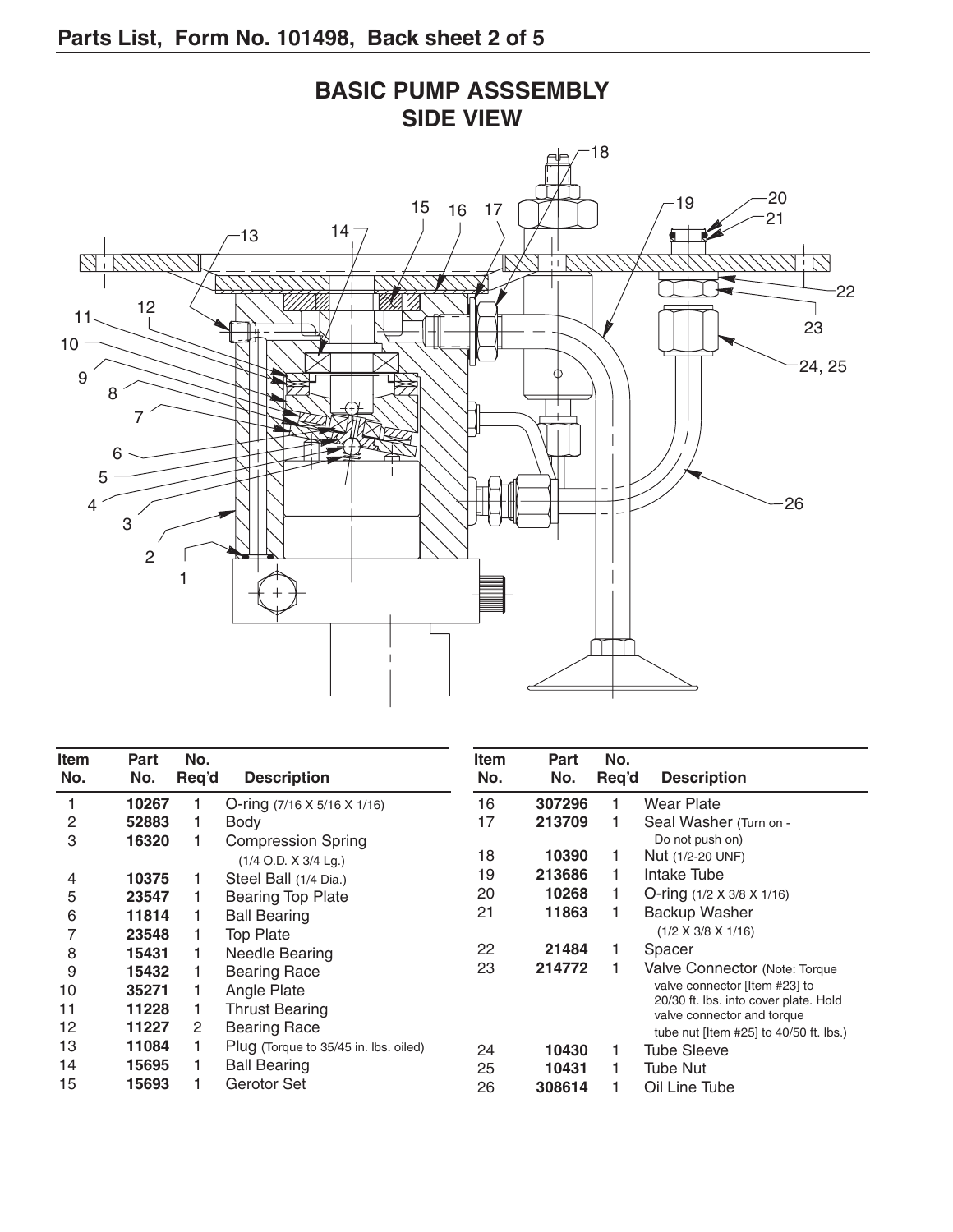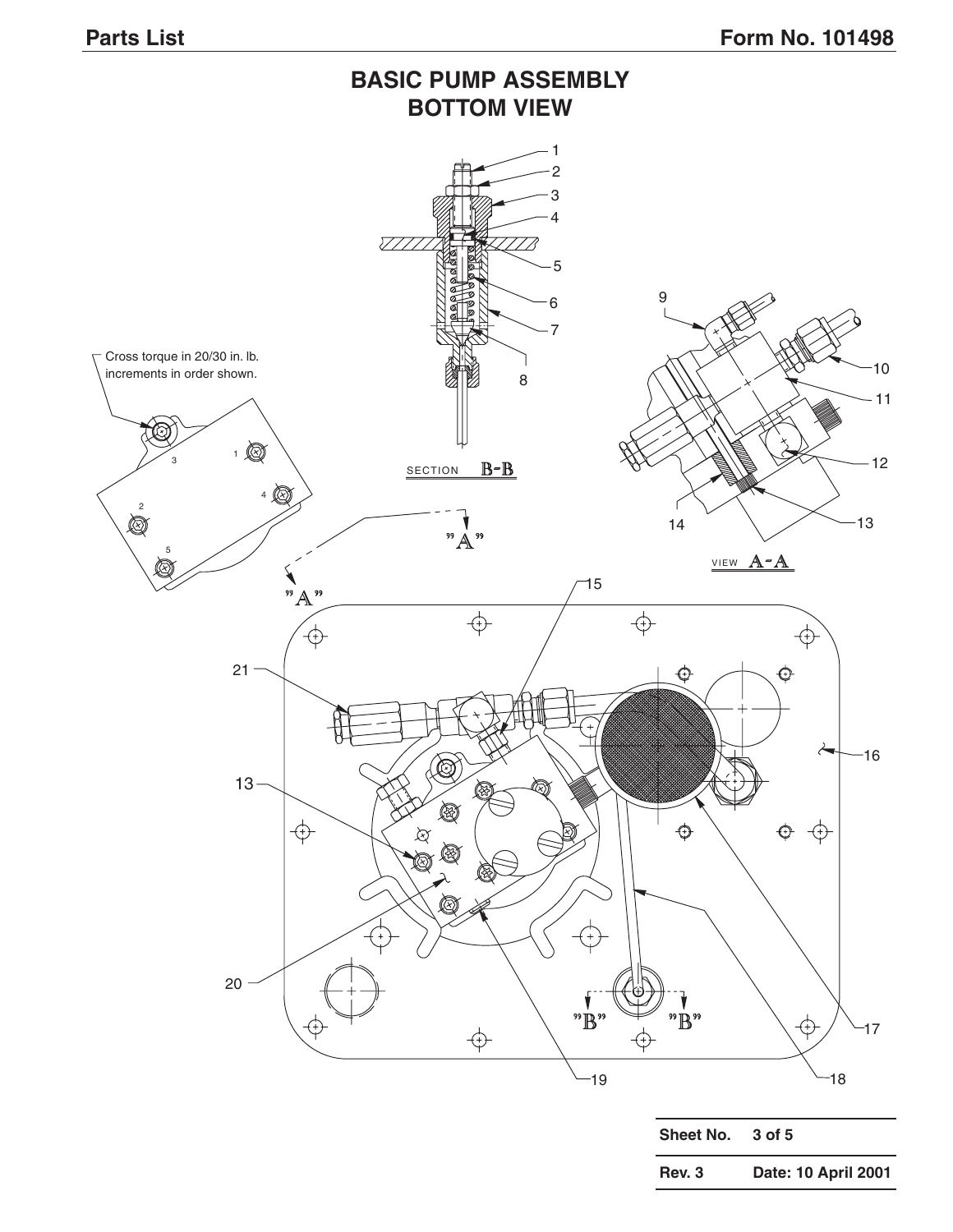| Item           | Part     | No.   |                                                       |
|----------------|----------|-------|-------------------------------------------------------|
| No.            | No.      | Req'd | <b>Description</b>                                    |
| 1              | 22362    | 1     | <b>Valve Adjusting Screw</b>                          |
| 2              | 10386    | 1     | Nut (3/8-24 UNF)                                      |
| 3              | 21305    | 1     | Valve Cap                                             |
| 4              | 21306    | 1     | <b>Spring Guide</b>                                   |
| 5              | 10268    | 1     | O-ring $(1/2 \times 3/8 \times 1/16)$                 |
| 6              | 10495    | 1     | Compression Spring (1/2 O.D. X 1-5/8 Lg.)             |
| $\overline{7}$ | 22361    | 1     | <b>Valve Body</b>                                     |
| 8              | 21046    | 1     | <b>Valve Stem</b>                                     |
| 9              | 16177    |       | <b>Tube Elbow</b>                                     |
| 10             | 12696    | 1     | Connector                                             |
| 11             | 208077   |       | <b>Single Cross Fitting</b>                           |
| 12             | 24730    | 1     | Elbow                                                 |
| 13             | 15642    | 5     | Cap Screw (1/4-20 X 5" Lg.; Torque to 55/65 in. lbs.) |
| 14             | 214720   | 1     | Spacer                                                |
| 15             | 11421    | 1     | Pipe Nipple                                           |
| 16             | 47404    | 1     | <b>Cover Plate</b>                                    |
| 17             | 29682    | 1     | <b>Strainer</b>                                       |
| 18             | 308615   | 1     | Pressure Regulator Tube                               |
| 19             | 306957   | 1     | Air Bleed Valve                                       |
| 20             | 350851   |       | Pump Body Ass'y                                       |
| 21             | 21278-50 |       | <b>Relief Valve</b>                                   |

Refer to any operating instructions included with this product for detailed information about operation, testing, disassembly, reassembly, and preventive maintenance.

Items found in this parts list have been carefully tested and selected. **Therefore: Use only genuine Hytec replacement parts!**

Additional questions can be directed to our Technical Services Department.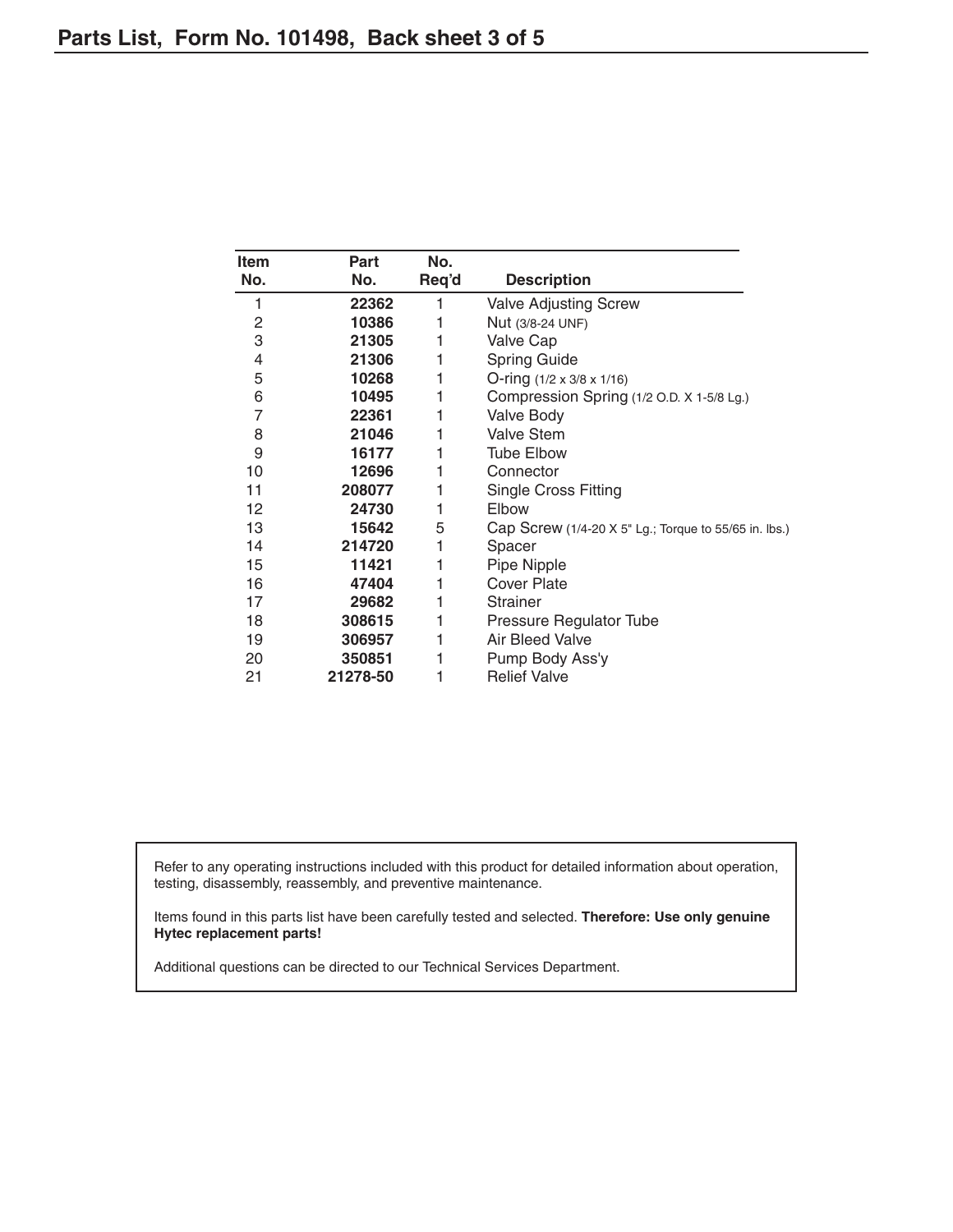

# **HIGH PRESSURE PUMP ASSEMBLY**





| <b>Sheet No.</b> | 4 of 5              |
|------------------|---------------------|
| Rev. 3           | Date: 10 April 2001 |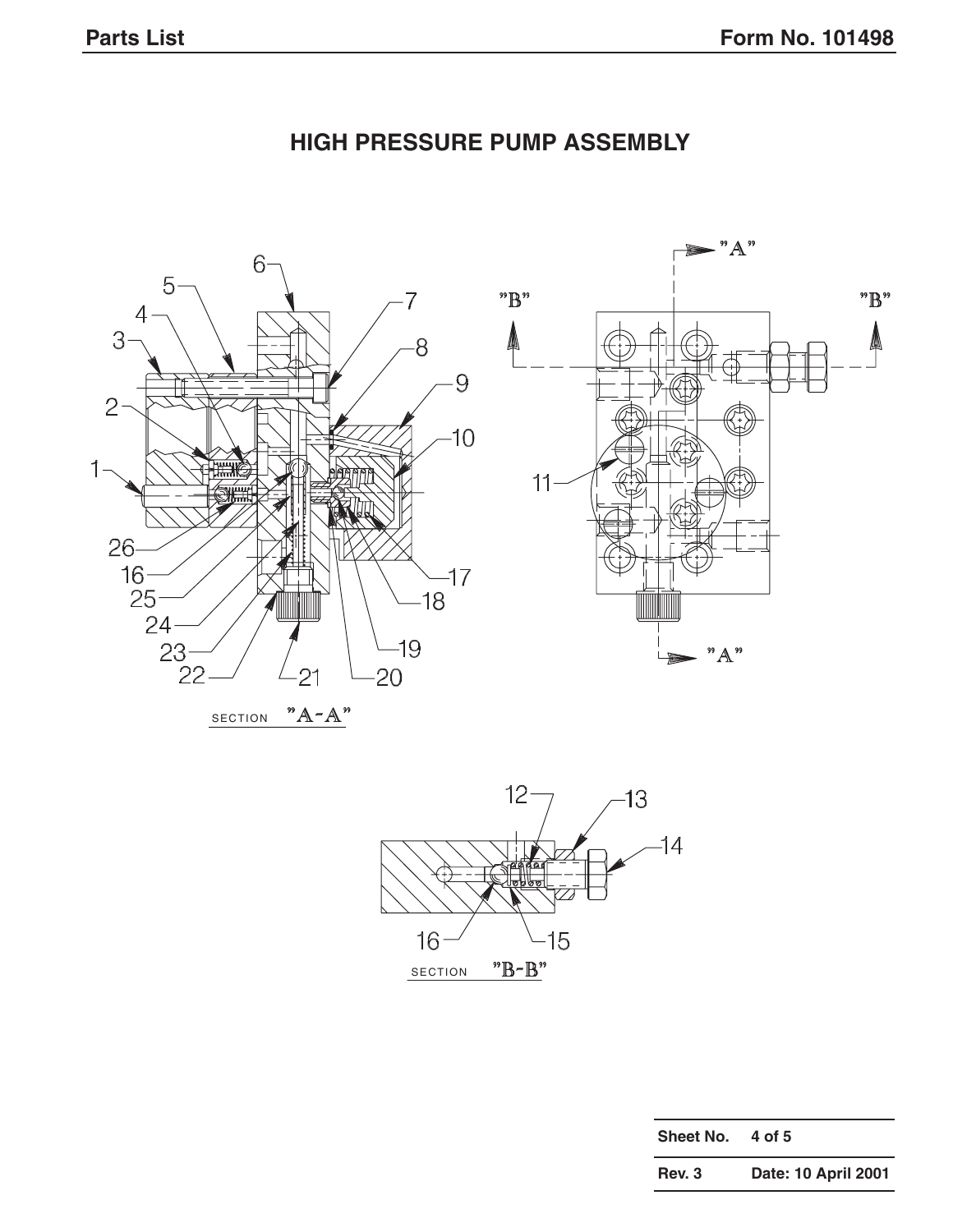| <b>Item</b>    | Part   | No.            |                                                |
|----------------|--------|----------------|------------------------------------------------|
| No.            | No.    | Req'd          | <b>Description</b>                             |
| 1              | 21628  | $\overline{2}$ | Piston                                         |
| 2              | 24549  | 4              | <b>Ball Guide</b>                              |
| 3              | 48020  | 1              | <b>Barrel</b>                                  |
| 4              | 12223  | 4              | Ball (3/16 Dia.)                               |
| 5              | 41007  | 1              | <b>Valve Head</b>                              |
| 6              | 36911  | 1              | <b>End Plate</b>                               |
| $\overline{7}$ | 16747  | $\overline{7}$ | Screw (Torque to 170 in. lbs.; Note: Lubricate |
|                |        |                | under head and on threads.)                    |
| 8              | 10264  | 1              | O-ring (1/4 X 1/8 X 1/16)                      |
| 9              | 308613 | 1              | <b>Cylinder Valve</b>                          |
| 10             | 202088 | 1              | Piston                                         |
| 11             | 214941 | 3              | Machine Screw $(1/4-20$ UNC x 1-1/2 Lg.)       |
| 12             | 15691  | 1              | Compression Spring (1/4 O.D. X 5/8 Lg.)        |
| 13             | 10386  | 1              | Nut (3/8-24 UNF)                               |
| 14             | 200797 | 1              | <b>Adjusting Screw</b>                         |
| 15             | 200796 | 1              | Adapter                                        |
| 16             | 10375  | 2              | Steel Ball (1/4 Dia.)                          |
| 17             | 16465  | 1              | Compression Spring (5/8 O.D. X 3/4 Lg.)        |
| 18             | 201995 | 1              | Replaceable Seat                               |
| 19             | 10419  | 1              | Steel Ball (5/32 Dia.)                         |
| 20             | 10442  | 1              | Washer (3/8 X 1/4 X 1/32)                      |
| 21             | 29690  | 1              | Screw (Torque to 180 in. lbs.)                 |
| 22             | 12042  | 1              | Copper Washer (9/16 X 3/8 X 1/32)              |
| 23             | 14431  | 1              | Compression Spring (3/16 O.D. X 3/4 Lg.)       |
| 24             | 12571  | 1              | Pin                                            |
| 25             | 201998 | 1              | Sleeve                                         |
| 26             | 10445  | 4              | Compression Spring (5/32 O.D. X 3/4 Lg.)       |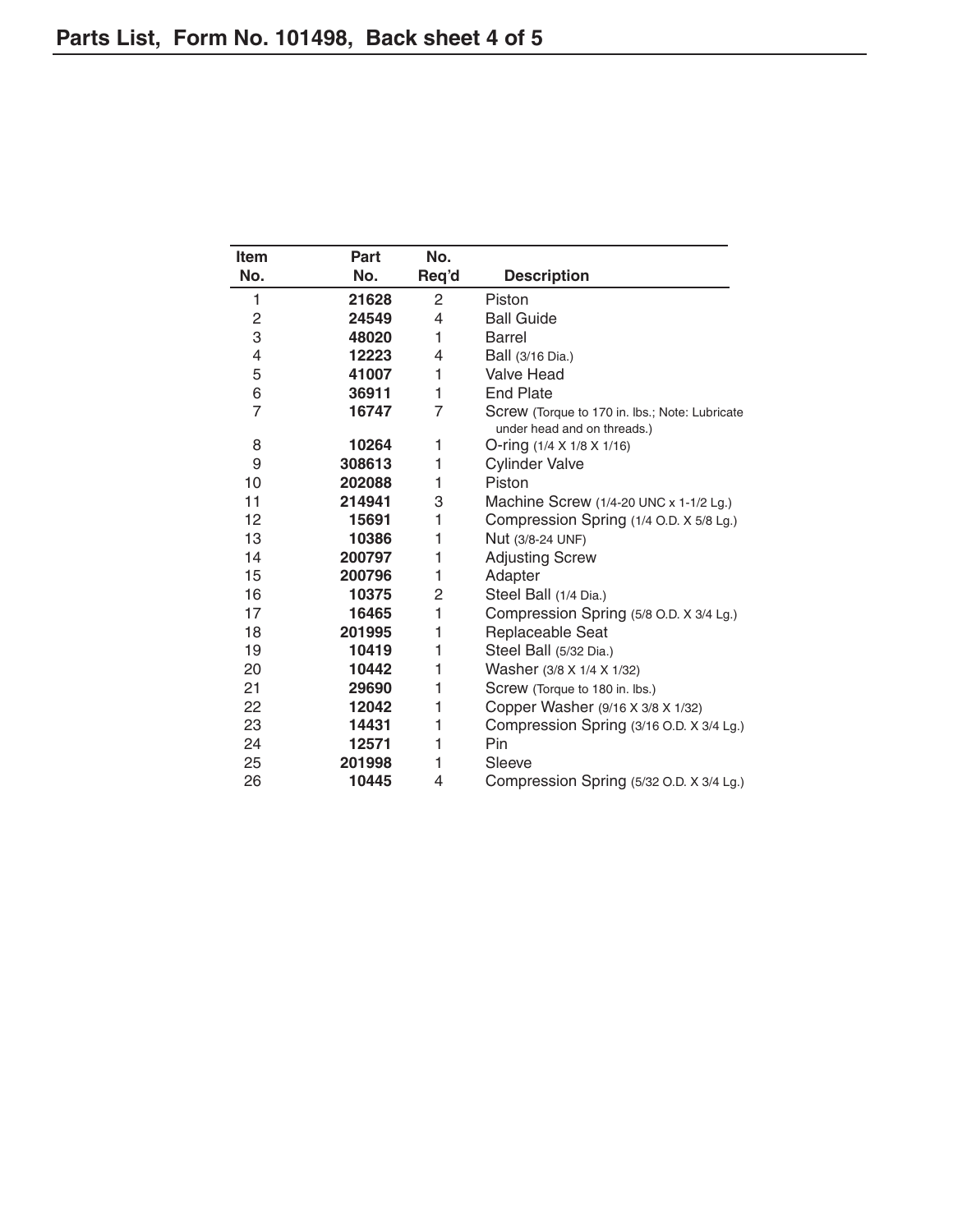